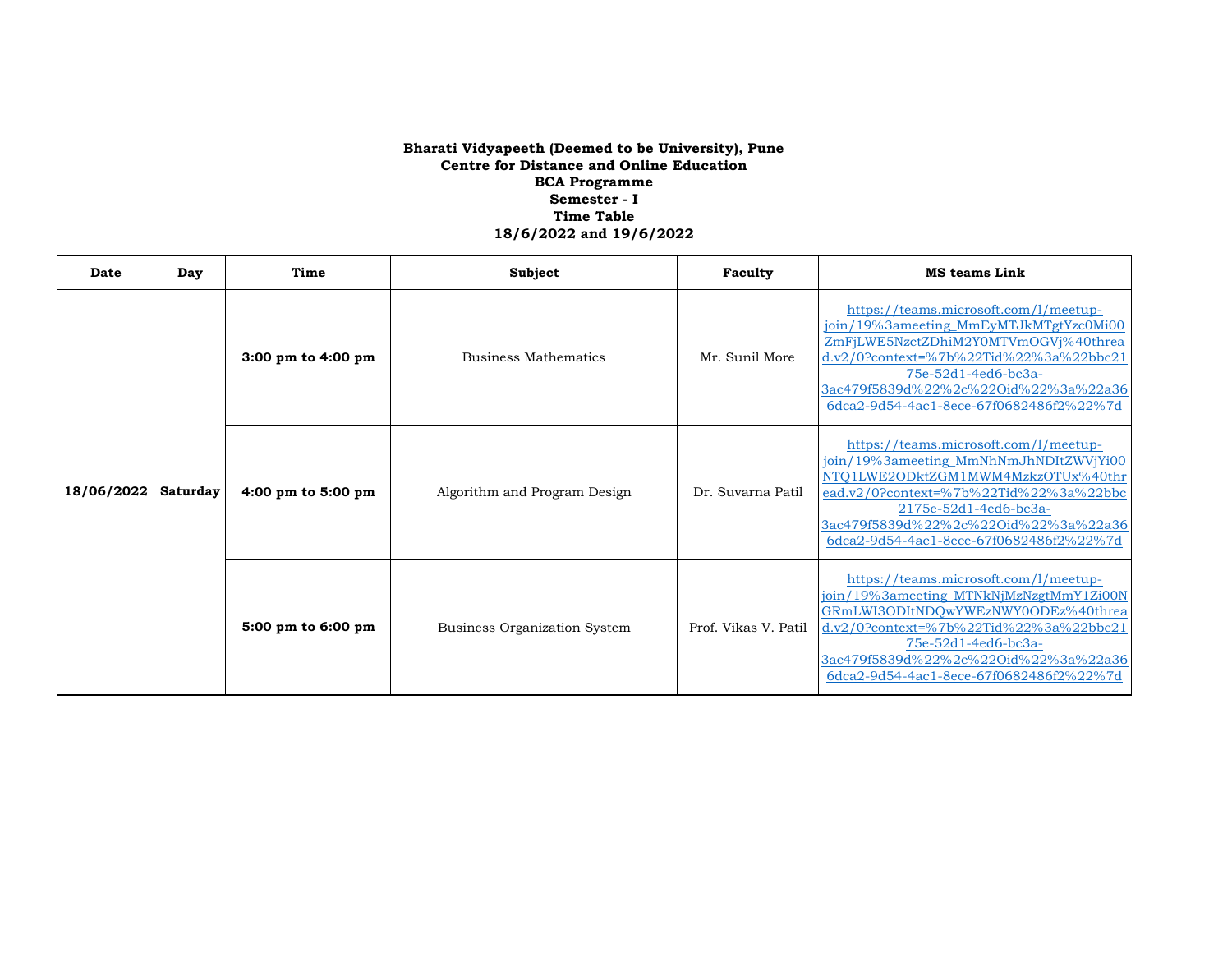| Date       | Day    | Time                     | <b>Subject</b>                         | Faculty         | <b>MS teams Link</b>                                                                                                                                                                                                                                                               |
|------------|--------|--------------------------|----------------------------------------|-----------------|------------------------------------------------------------------------------------------------------------------------------------------------------------------------------------------------------------------------------------------------------------------------------------|
| 19/06/2022 | Sunday | 8:00 am to 9:00 am       | Waste Management                       | Dr Dada Dadas   | https://teams.microsoft.com/l/meetup-<br>join/19%3ameeting_NzQyNThiYjItZTAxNi00MTR<br>iLWI2ZWItMTIzZjIwYTVhMjU3%40thread.v2/0?<br>context=%7b%22Tid%22%3a%22bbc2175e-<br>52d1-4ed6-bc3a-<br>3ac479f5839d%22%2c%22Oid%22%3a%22a36<br>6dca2-9d54-4ac1-8ece-67f0682486f2%22%7d        |
|            |        | $9:00$ am to $10:00$ am  | Fundamentals of Information Technology | Ms.Megha Sehgal | https://teams.microsoft.com/l/meetup-<br>join/19%3ameeting_MDg5ZTAzOTUtMzViZi00N<br>zhiLTk0M2ItN2RhZTM0ZmE3ZGNl%40thread.v<br>2/0?context=%7b%22Tid%22%3a%22bbc2175<br>$e-52d1-4ed6-bc3a-$<br>3ac479f5839d%22%2c%22Oid%22%3a%22a36<br>6dca2-9d54-4ac1-8ece-67f0682486f2%22%7d      |
|            |        | $10:00$ am to $11:00$ am | C Programming - I                      | Mr. Alok Shah   | https://teams.microsoft.com/l/meetup-<br>join/19%3ameeting_MzQxMDk2NjEtMjc0Ni00Z<br>GZmLWI3NTgtZTIzY2IxNjFlMWE4%40thread.v2<br>/0?context=%7b%22Tid%22%3a%22bbc2175e-<br>$52d1 - 4ed6 - bc3a -$<br>3ac479f5839d%22%2c%22Oid%22%3a%22a36<br>6dca2-9d54-4ac1-8ece-67f0682486f2%22%7d |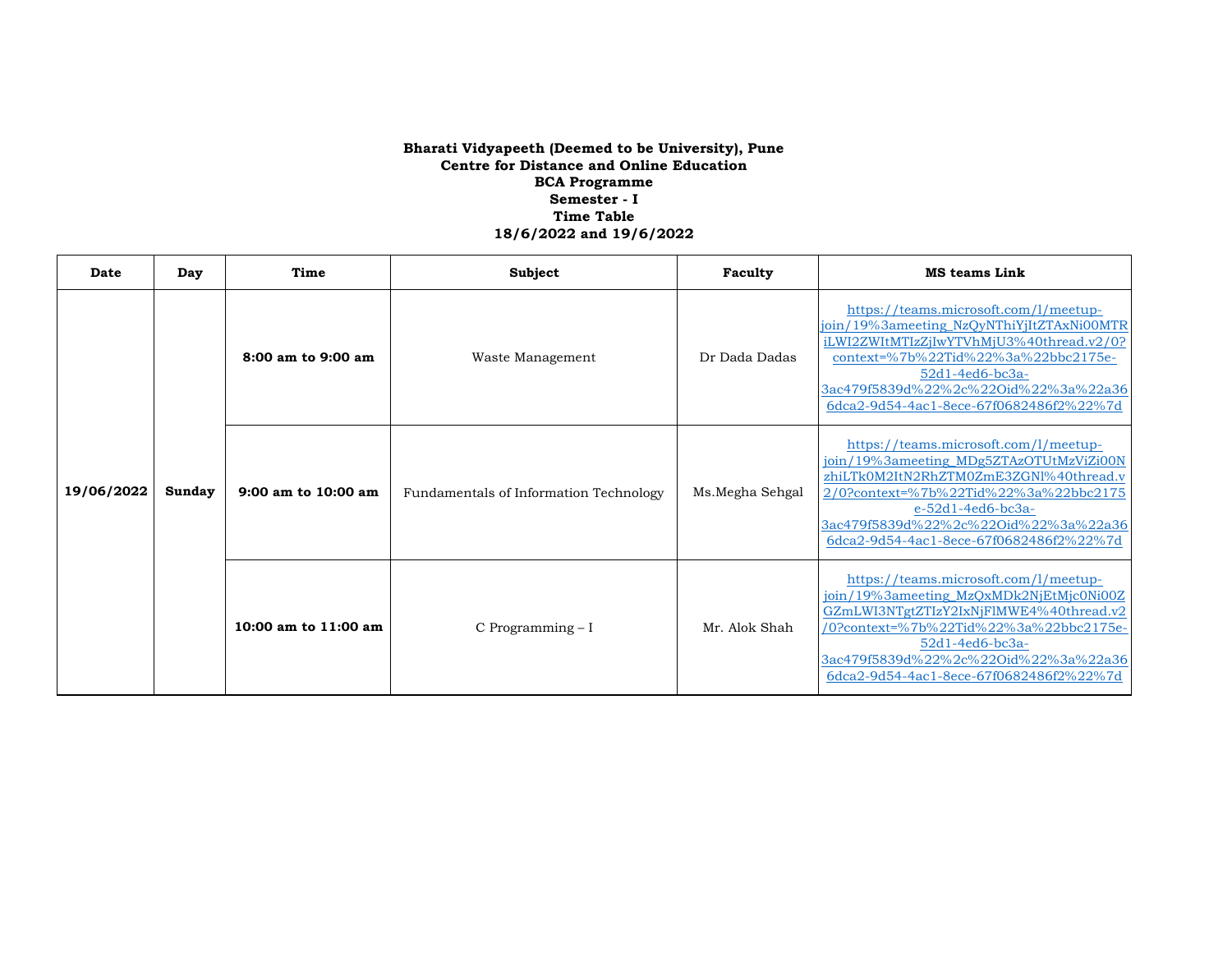| Date       | Day    | Time                           | Subject                | Faculty            | <b>MS teams Link</b>                                                                                                                                                                                                                                                           |
|------------|--------|--------------------------------|------------------------|--------------------|--------------------------------------------------------------------------------------------------------------------------------------------------------------------------------------------------------------------------------------------------------------------------------|
| 19/06/2022 | Sundav | 11:00 am to $12:00 \text{ pm}$ | Lab on MS-Office Suite | Mrs.Gayatri Potdar | https://teams.microsoft.com/l/meetup-<br>join/19%3ameeting_MjI3MDU0NzYtYTNkYS00<br>MDEzLTkwOWUtM2I4YjNmN2IxOGVl%40threa<br>$d.v2/0$ ?context=%7b%22Tid%22%3a%22bbc21<br>75e-52d1-4ed6-bc3a-<br>3ac479f5839d%22%2c%22Oid%22%3a%22a36<br>6dca2-9d54-4ac1-8ece-67f0682486f2%22%7d |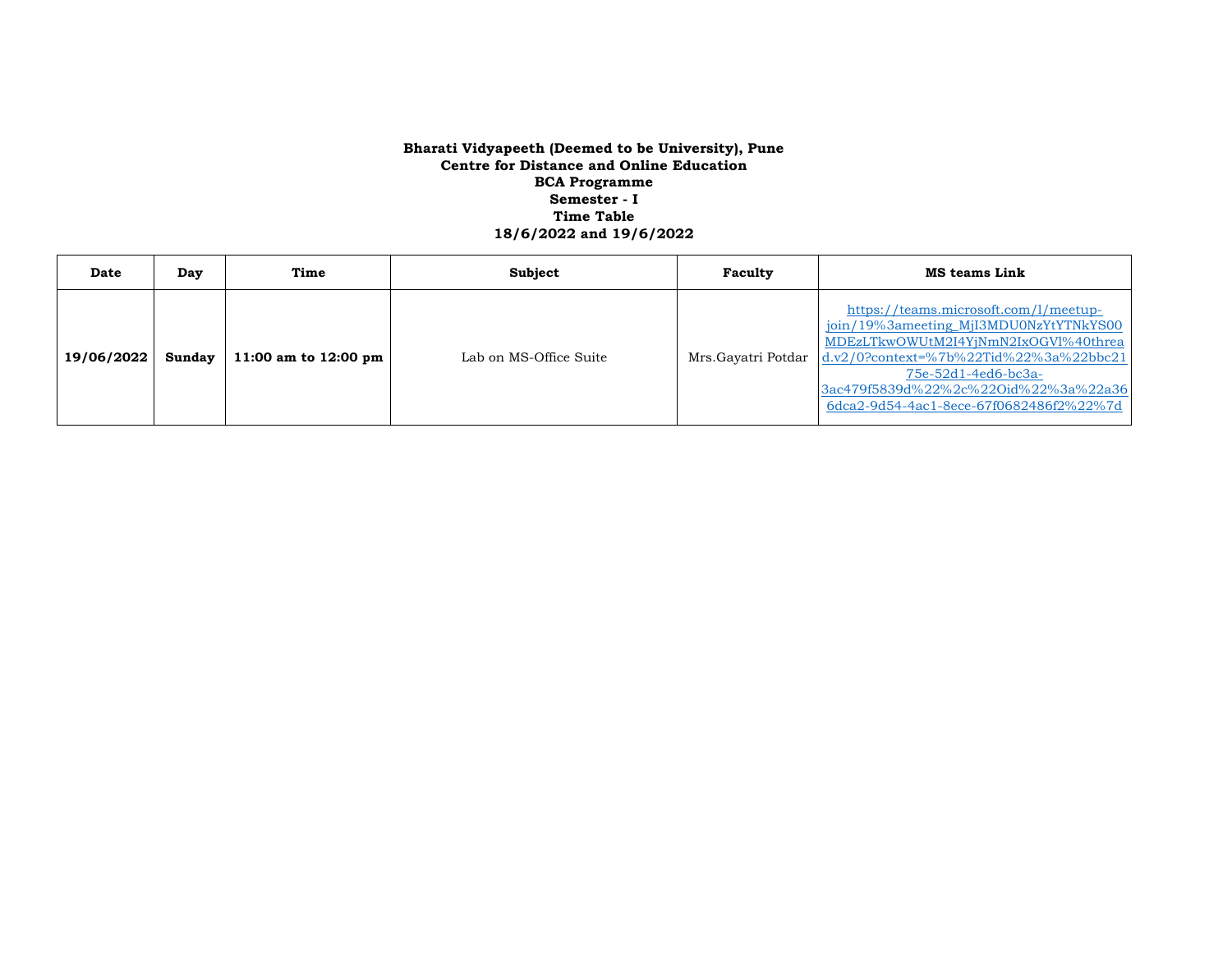| Date       | Day      | Time                   | Subject                   | Faculty              | <b>MS</b> teams Link                                                                                                                                                                                                                                                          |
|------------|----------|------------------------|---------------------------|----------------------|-------------------------------------------------------------------------------------------------------------------------------------------------------------------------------------------------------------------------------------------------------------------------------|
| 18/06/2022 | Saturday | $3:00$ pm to $4:00$ pm | Lab on C Programming - II | Mr. Sachin Lohar     | https://teams.microsoft.com/l/meetup-<br>join/19%3ameeting Y2Y4MWNiZDYtYzZkZC00OWF<br>mLTlmZmEtZTAyNDgyMmViMzBk%40thread.v2/0?<br>context=%7b%22Tid%22%3a%22bbc2175e-52d1-<br>4ed6-bc3a-<br>3ac479f5839d%22%2c%22Oid%22%3a%22a366dc<br>a2-9d54-4ac1-8ece-67f0682486f2%22%7d   |
|            |          | 4:00 pm to 5:00 pm     | <b>DBMS I</b>             | Prof. Smita Gambhire | https://teams.microsoft.com/l/meetup-<br>join/19%3ameeting_MzA1ZmYwN2MtZmY0NS00M<br>ThiLWFmYmEtZGFiNjMyYmFkM2Qy%40thread.v2/<br>0?context=%7b%22Tid%22%3a%22bbc2175e-52d1<br>4ed6-bc3a-<br>3ac479f5839d%22%2c%22Oid%22%3a%22a366dc<br>a2-9d54-4ac1-8ece-67f0682486f2%22%7d    |
|            |          | 5:00 pm to 6:00 pm     | C Programming - II        | Mr. Sachin Lohar     | https://teams.microsoft.com/l/meetup-<br>join/19%3ameeting YjA5MmYzYzUtZDliMC00MzE4<br>LThjZDYtMzk2ZGEzNjEyNzY4%40thread.v2/0?cont<br>ext=%7b%22Tid%22%3a%22bbc2175e-52d1-4ed6-<br>$bc3a-$<br>3ac479f5839d%22%2c%22Oid%22%3a%22a366dc<br>a2-9d54-4ac1-8ece-67f0682486f2%22%7d |
|            |          | 6:00 pm to 7:00 pm     | Principles of Management  | Dr. Sonali Khurjekar | https://teams.microsoft.com/l/meetup-<br>join/19%3ameeting_ZTVlZWI1MDAtOGFmZC00MT<br>FhLWIyZTMtNTZhOGRjZjc5ZDg5%40thread.v2/0?c<br>ontext=%7b%22Tid%22%3a%22bbc2175e-52d1-<br>4ed6-bc3a-<br>3ac479f5839d%22%2c%22Oid%22%3a%22a366dc<br>a2-9d54-4ac1-8ece-67f0682486f2%22%7d   |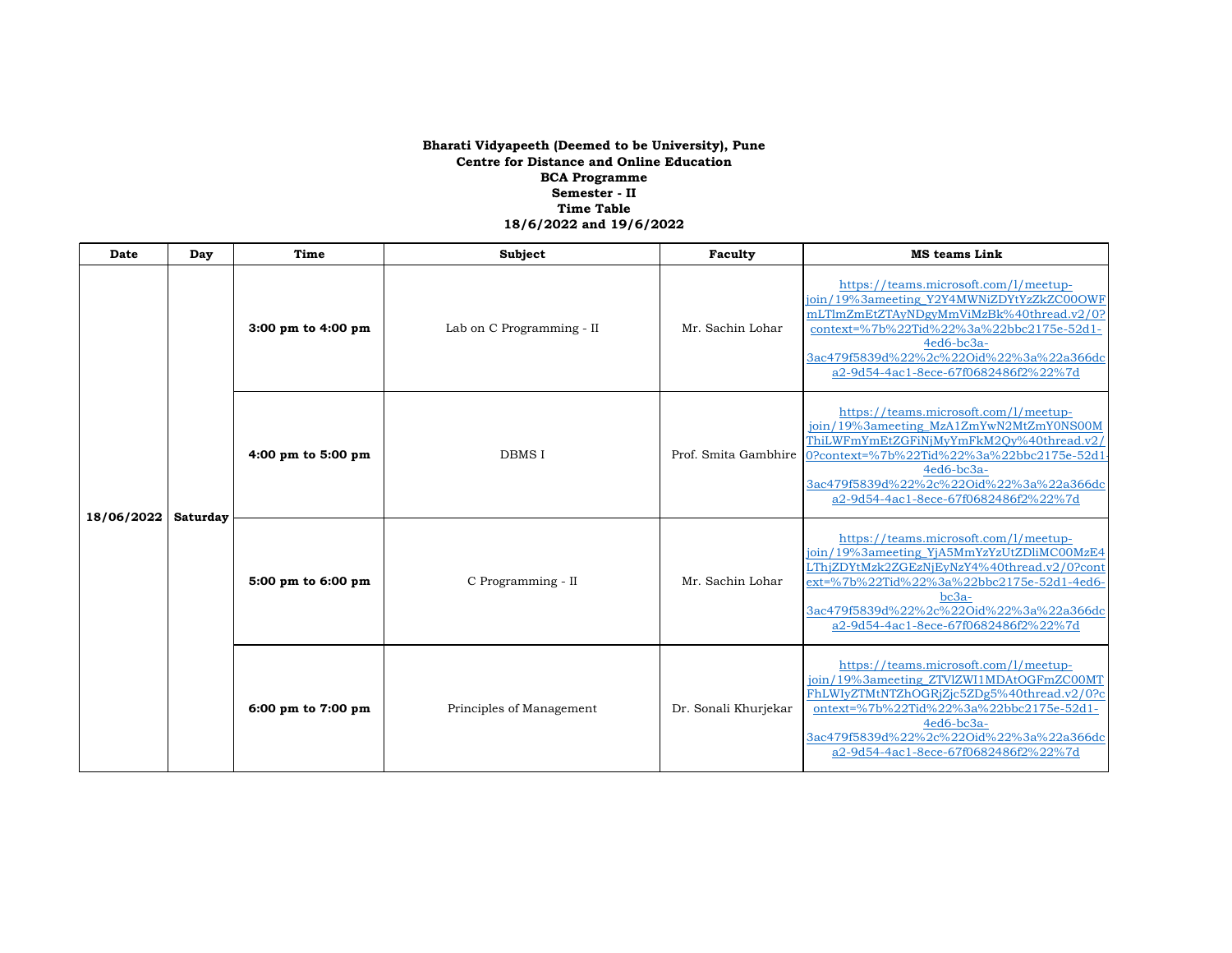| Date       | Day    | Time                                        | Subject                                | Faculty               | <b>MS</b> teams Link                                                                                                                                                                                                                                                        |
|------------|--------|---------------------------------------------|----------------------------------------|-----------------------|-----------------------------------------------------------------------------------------------------------------------------------------------------------------------------------------------------------------------------------------------------------------------------|
| 19/06/2022 | Sunday | 9:00 am to 10:00 am<br>10:00 am to 11:00 am | Sectoral Analysis                      | Ms. Anuja Jadhav      | https://teams.microsoft.com/l/meetup-<br>join/19%3ameeting_MWI2MmRjMjUtZWRmNS00M<br>DUzLWI2N2ItM2ZjZTMzZWVhNzNi%40thread.v2/0<br>?context=%7b%22Tid%22%3a%22bbc2175e-52d1<br>4ed6-bc3a-<br>3ac479f5839d%22%2c%22Oid%22%3a%22a366dc<br>a2-9d54-4ac1-8ece-67f0682486f2%22%7d  |
|            |        |                                             | Swachh Bharat Abhiyan                  | Ms. Pragya Soni       | https://teams.microsoft.com/l/meetup-<br>join/19%3ameeting_YWZjOTQyMDktOGY5MS00YW<br>JjLWI4NGItMTgzMWYxMGU1MmZk%40thread.v2/<br>0?context=%7b%22Tid%22%3a%22bbc2175e-52d1<br>4ed6-bc3a-<br>3ac479f5839d%22%2c%22Oid%22%3a%22a366dc<br>a2-9d54-4ac1-8ece-67f0682486f2%22%7d  |
|            |        |                                             | Computer Organization and Architecture | Mrs. Shruti Joshi     | https://teams.microsoft.com/l/meetup-<br>join/19%3ameeting_MThmNzg0NWItZmRiMC00ZT<br>U0LThlN2UtZmZmMWI1NDRhZGM3%40thread.v2,<br>0?context=%7b%22Tid%22%3a%22bbc2175e-52d1<br>4ed6-bc3a-<br>3ac479f5839d%22%2c%22Oid%22%3a%22a366dc<br>a2-9d54-4ac1-8ece-67f0682486f2%22%7d  |
|            |        | 11:00 am to 12:00 pm                        | <b>Environmental Studies</b>           | Dr. Anita Patil Nikam | https://teams.microsoft.com/l/meetup-<br>join/19%3ameeting_MDZkMTczODYtODczYi00MTI<br>2LThiZTYtNThhZTlkNzhiNzJh%40thread.v2/0?cont<br>ext=%7b%22Tid%22%3a%22bbc2175e-52d1-4ed6-<br>bc3a-<br>3ac479f5839d%22%2c%22Oid%22%3a%22a366dc<br>a2-9d54-4ac1-8ece-67f0682486f2%22%7d |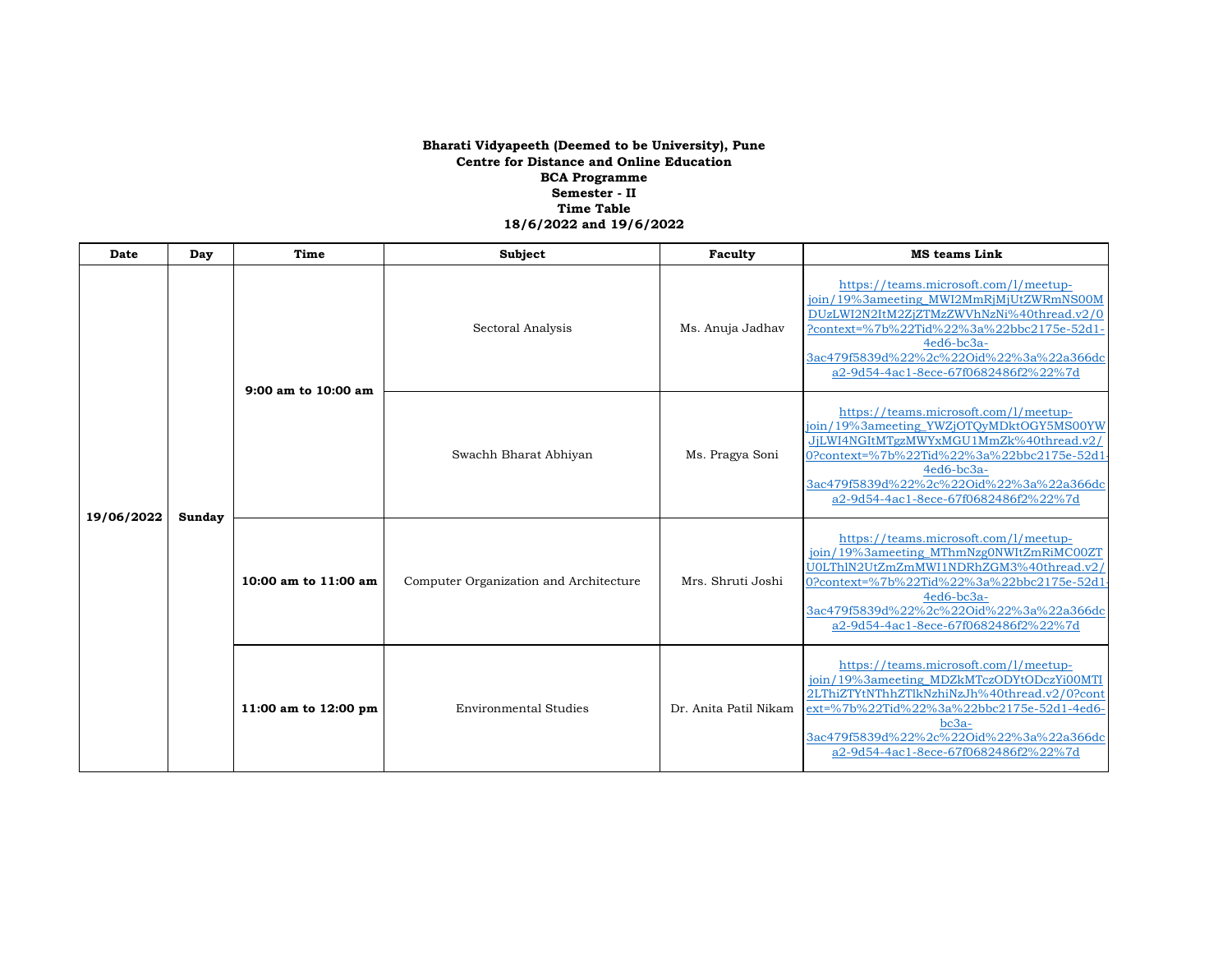| Date       | Day      | Time               | Subject              | Faculty                | <b>MS teams Link</b>                                                                                                                                                                                                                                                           |
|------------|----------|--------------------|----------------------|------------------------|--------------------------------------------------------------------------------------------------------------------------------------------------------------------------------------------------------------------------------------------------------------------------------|
| 18/06/2022 | Saturday | 3:00 pm to 4:00 pm | Operating Systems    | Prof. Abhijit A. Patil | https://teams.microsoft.com/l/meetup-<br>join/19%3ameeting_MTZjM2VjOTItNGQwNi00Y<br>2JmLTgyNTItNGNIODNjMTk2YmFl%40thread.v<br>2/0?context=%7b%22Tid%22%3a%22bbc2175<br>e-52d1-4ed6-bc3a-<br>3ac479f5839d%22%2c%22Oid%22%3a%22a36<br>6dca2-9d54-4ac1-8ece-67f0682486f2%22%7d    |
|            |          | 4:00 pm to 5:00 pm | Software Engineering | Dr. Pratibha Deshmukh  | https://teams.microsoft.com/l/meetup-<br>join/19%3ameeting MDBlN2E5ZWUtZTU3Yy00<br>YzBhLWIxMjYtYTYyYjNhNjEwZTA0%40thread.v<br>2/0?context=%7b%22Tid%22%3a%22bbc2175<br>$e-52d1-4ed6-bc3a-$<br>3ac479f5839d%22%2c%22Oid%22%3a%22a36<br>6dca2-9d54-4ac1-8ece-67f0682486f2%22%7d  |
|            |          | 5:00 pm to 6:00 pm | <b>Statistics</b>    | Dr. Vishal Deshmukh    | https://teams.microsoft.com/l/meetup-<br>join/19%3ameeting_NWEzMDJkMGEtNGM0NC<br>00YjQxLTg3Y2UtNTFlZjM4N2I4YmNm%40threa<br>$d.v2/0$ ?context=%7b%22Tid%22%3a%22bbc21<br>75e-52d1-4ed6-bc3a-<br>3ac479f5839d%22%2c%22Oid%22%3a%22a36<br>6dca2-9d54-4ac1-8ece-67f0682486f2%22%7d |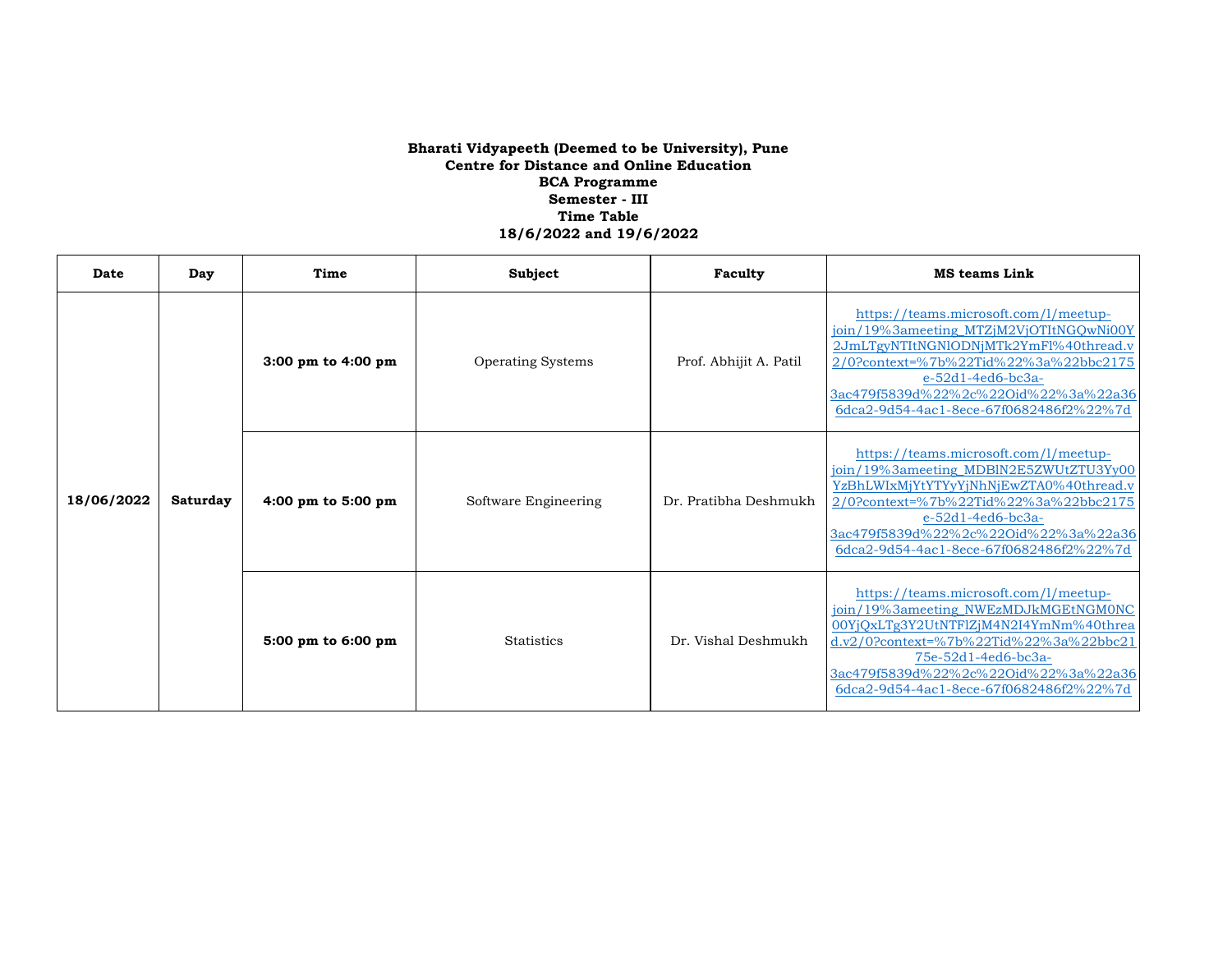| Date                | Day | Time                 | Subject               | Faculty         | <b>MS teams Link</b>                                                                                                                                                                                                                                                          |
|---------------------|-----|----------------------|-----------------------|-----------------|-------------------------------------------------------------------------------------------------------------------------------------------------------------------------------------------------------------------------------------------------------------------------------|
| 18/06/2022 Saturday |     | 6:00 pm to $7:00$ pm | Multimedia Technology | Mr. Hari Pagire | https://teams.microsoft.com/l/meetup-<br>join/19%3ameeting_YjYwN2I4N2MtOGIzYy00O<br>DY0LWE1OTctYzgxN2NiMWNkYTc1%40thread.v<br>2/0?context=%7b%22Tid%22%3a%22bbc2175<br>$e-52d1-4ed6-bc3a-$<br>3ac479f5839d%22%2c%22Oid%22%3a%22a36<br>6dca2-9d54-4ac1-8ece-67f0682486f2%22%7d |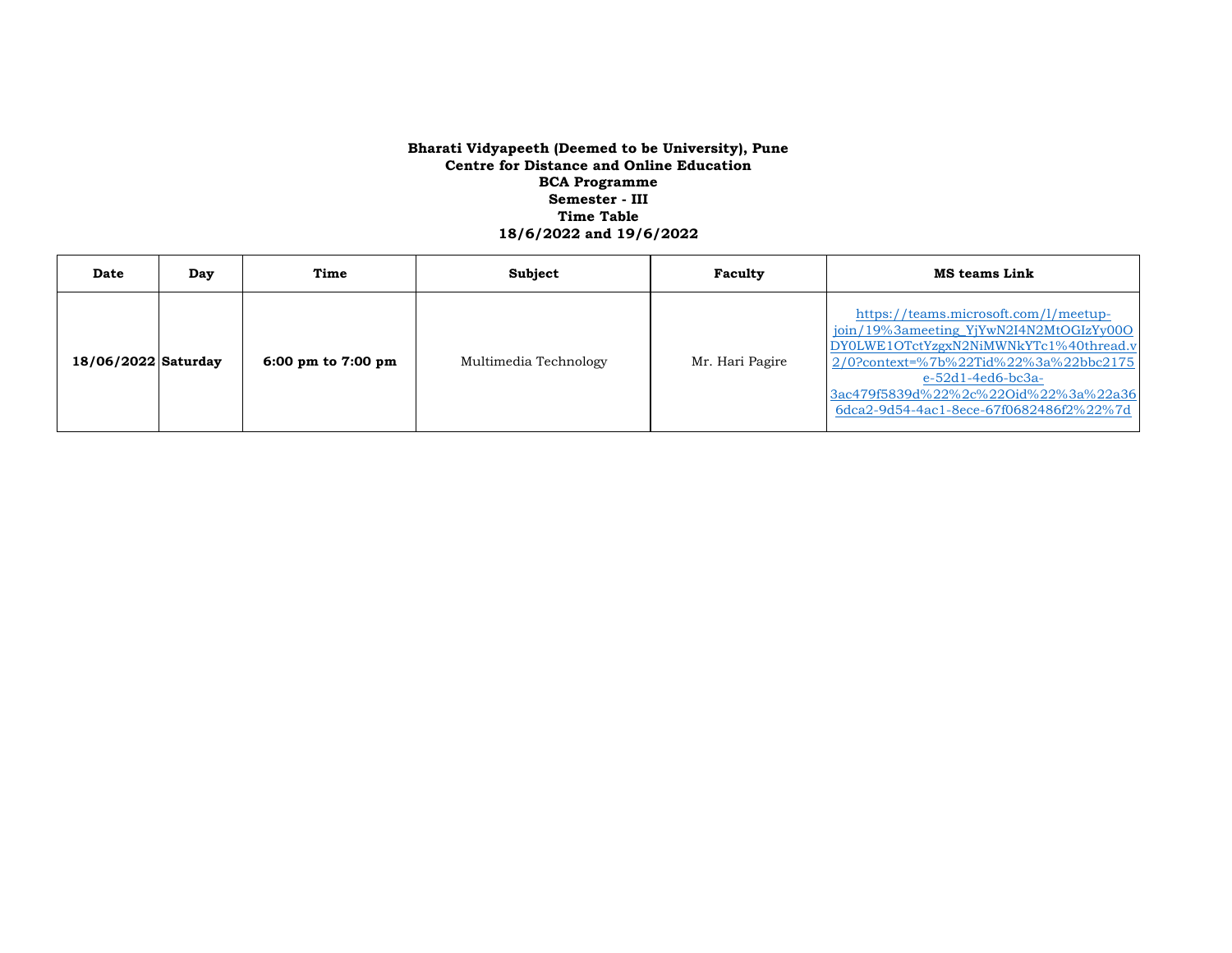| Date       | Day    | Time                 | Subject                       | Faculty                 | <b>MS teams Link</b>                                                                                                                                                                                                                                                          |
|------------|--------|----------------------|-------------------------------|-------------------------|-------------------------------------------------------------------------------------------------------------------------------------------------------------------------------------------------------------------------------------------------------------------------------|
| 19/06/2022 |        | 9:00 am to 10:00 am  | Lab on Linux Operating System | Mr. Nilesh Arote        | https://teams.microsoft.com/l/meetup-<br>join/19%3ameeting_OWZmNTZlMDEtMjNkMS0<br>0YTFhLTkwMzMtYiFiOWY4M2I1YzI0%40thread<br>v2/0?context=%7b%22Tid%22%3a%22bbc217<br>5e-52d1-4ed6-bc3a-<br>3ac479f5839d%22%2c%22Oid%22%3a%22a36<br>6dca2-9d54-4ac1-8ece-67f0682486f2%22%7d    |
|            | Sunday | 10:00 am to 11:00 am | DBMS - II                     | Santosh Nalawade<br>Mr. | https://teams.microsoft.com/l/meetup-<br>join/19%3ameeting_OTAzY2JjNmItYmU1MS00<br>NWU3LWI2YmYtNjRmYjllNjlhNTBh%40thread.v<br>2/0?context=%7b%22Tid%22%3a%22bbc2175<br>$e-52d1-4ed6-bc3a-$<br>3ac479f5839d%22%2c%22Oid%22%3a%22a36<br>6dca2-9d54-4ac1-8ece-67f0682486f2%22%7d |
|            |        | 11:00 am to 12:00 pm | Agro Tourism                  | Dr. Rupali Shinde       | https://teams.microsoft.com/l/meetup-<br>join/19%3ameeting_NGNiNTViNWYtYjdhMS00<br>MWU1LThiYjAtYjlkMDkyOWVhNTE0%40thread.<br>v2/0?context=%7b%22Tid%22%3a%22bbc217<br>5e-52d1-4ed6-bc3a-<br>3ac479f5839d%22%2c%22Oid%22%3a%22a36<br>6dca2-9d54-4ac1-8ece-67f0682486f2%22%7d   |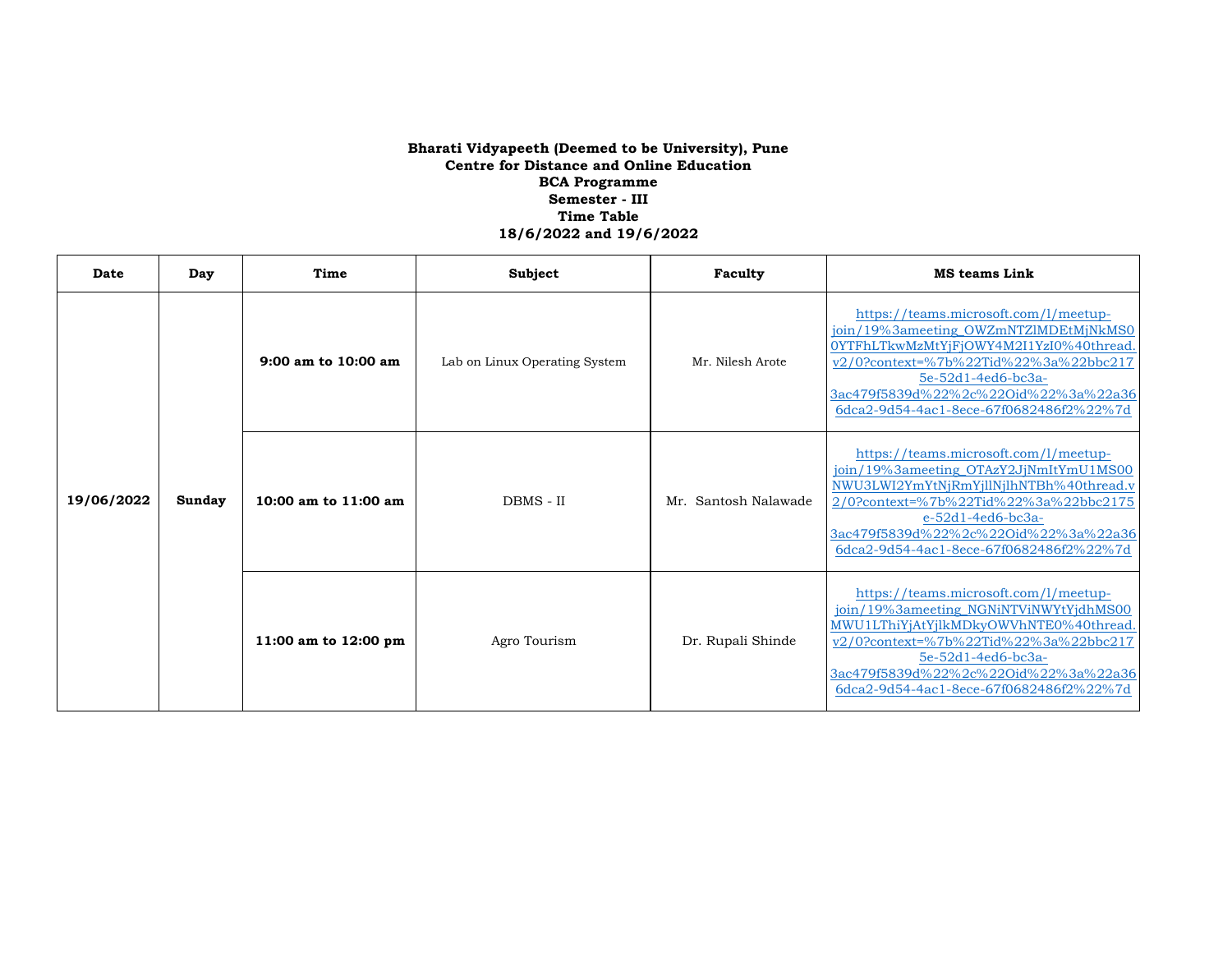| Date       | Day    | Time                 | <b>Subject</b>      | Faculty          | <b>MS teams Link</b>                                                                                                                                                                                                                                                          |
|------------|--------|----------------------|---------------------|------------------|-------------------------------------------------------------------------------------------------------------------------------------------------------------------------------------------------------------------------------------------------------------------------------|
| 19/06/2022 | Sunday | 11:00 am to 12:00 pm | Start Up Management | Ms. Anuja Jadhav | https://teams.microsoft.com/l/meetup-<br>join/19%3ameeting_ZTc0MTBiZmUtMGJkNi00<br>MmFhLTg1MjctMjhiOTczZThkYjRk%40thread.v<br>2/0?context=%7b%22Tid%22%3a%22bbc2175<br>$e-52d1-4ed6-bc3a-$<br>3ac479f5839d%22%2c%22Oid%22%3a%22a36<br>6dca2-9d54-4ac1-8ece-67f0682486f2%22%7d |
|            |        |                      | Community Work III  | Mr. Mayur Bagul  | https://teams.microsoft.com/l/meetup-<br>join/19%3ameeting NjM0ZWO2NDgtNTg1MC00<br>ZGNkLTg5ZmQtODM0NmU2MTk3MmJi%40thr<br>ead.v2/0?context=%7b%22Tid%22%3a%22bbc<br>2175e-52d1-4ed6-bc3a-<br>3ac479f5839d%22%2c%22Oid%22%3a%22a36<br>6dca2-9d54-4ac1-8ece-67f0682486f2%22%7d   |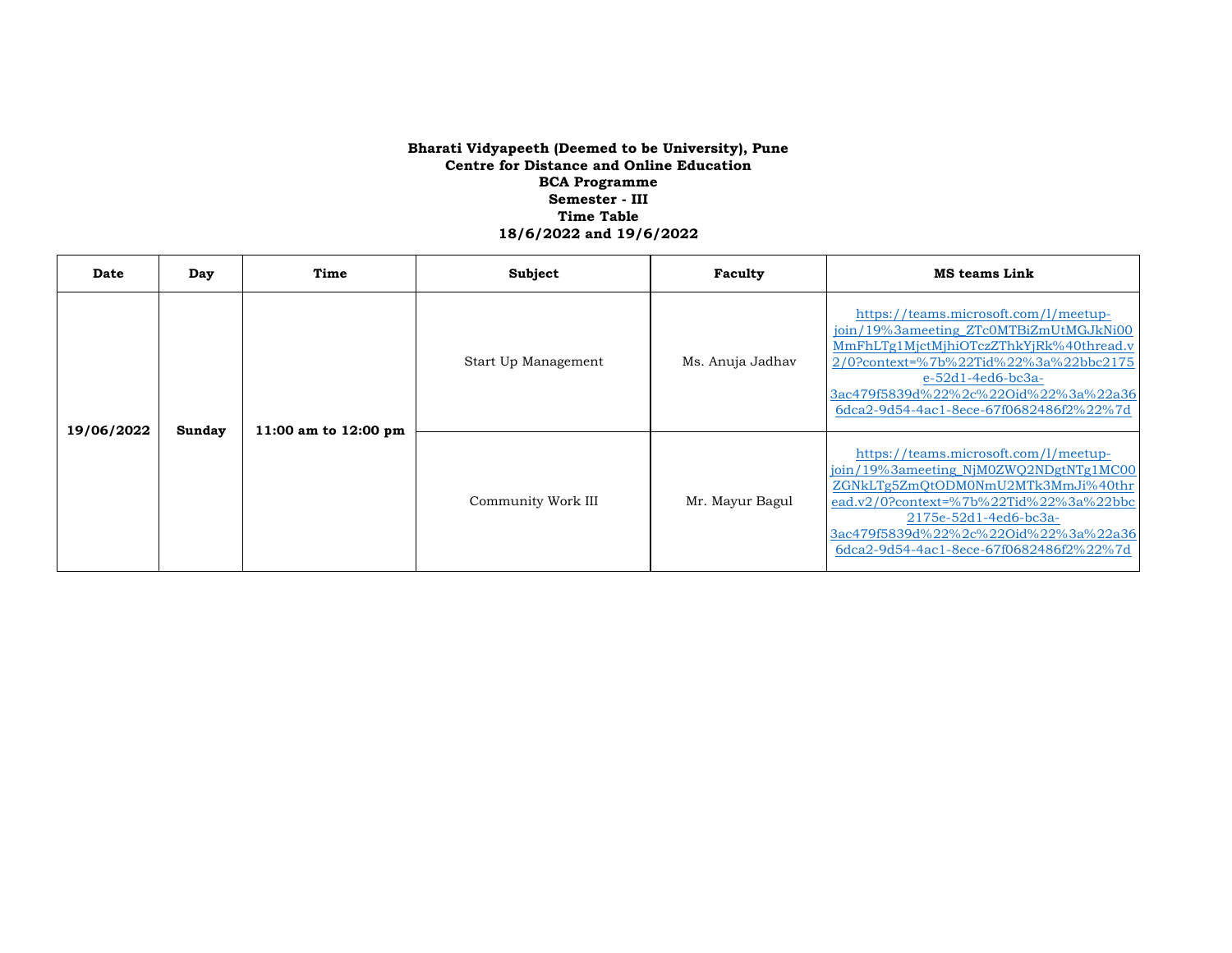| Date       | Day             | Time               | Subject                   | Faculty              | <b>MS</b> teams Link                                                                                                                                                                                                                                                        |
|------------|-----------------|--------------------|---------------------------|----------------------|-----------------------------------------------------------------------------------------------------------------------------------------------------------------------------------------------------------------------------------------------------------------------------|
| 18/06/2022 | <b>Saturday</b> | 3:00 pm to 4:00 pm | Java Programming          | Dr. Mahadev K. Patil | https://teams.microsoft.com/l/meetup-<br>join/19%3ameeting_MDkxY2E4MTItYTExMC00<br>NTcyLTkxMGMtMWJhN2FkZTNlODZk%40threa<br>d.v2/0?context=%7b%22Tid%22%3a%22bbc21<br>75e-52d1-4ed6-bc3a-<br>3ac479f5839d%22%2c%22Oid%22%3a%22a36<br>6dca2-9d54-4ac1-8ece-67f0682486f2%22%7d |
|            |                 | 4:00 pm to 5:00 pm | Software Testing          | Dr. Manisha Patil    | https://teams.microsoft.com/l/meetup-<br>join/19%3ameeting_N2M3ODU5YTEtMTAxNy00<br>MDU2LWEzMjMtZWUwOGM4OGU0MWEy%40t<br>hread.v2/0?context=%7b%22Tid%22%3a%22b<br>bc2175e-52d1-4ed6-bc3a-<br>3ac479f5839d%22%2c%22Oid%22%3a%22a36<br>6dca2-9d54-4ac1-8ece-67f0682486f2%22%7d |
|            |                 | 5:00 pm to 6:00 pm | <b>Basics of Taxation</b> | CA Tushar R Mundada  | https://teams.microsoft.com/l/meetup-<br>join/19%3ameeting_ZmNiZWVhNDQtODk0MC0<br>0ZjMzLTgxMzItMmY0NWIwMTU3NmUy%40thre<br>ad.v2/0?context=%7b%22Tid%22%3a%22bbc2<br>175e-52d1-4ed6-bc3a-<br>3ac479f5839d%22%2c%22Oid%22%3a%22a36<br>6dca2-9d54-4ac1-8ece-67f0682486f2%22%7d |
|            |                 |                    | Community work IV         | Mr. Atul Mane        | https://teams.microsoft.com/l/meetup-<br>join/19%3ameeting_OGZjOGJlMTQtNWE2Ny00<br>MGI1LTg2YiYtY2E4Y2FhMGRiZTcx%40thread.v<br>2/0?context=%7b%22Tid%22%3a%22bbc2175e<br>52d1-4ed6-bc3a-<br>3ac479f5839d%22%2c%22Oid%22%3a%22a36<br>6dca2-9d54-4ac1-8ece-67f0682486f2%22%7d  |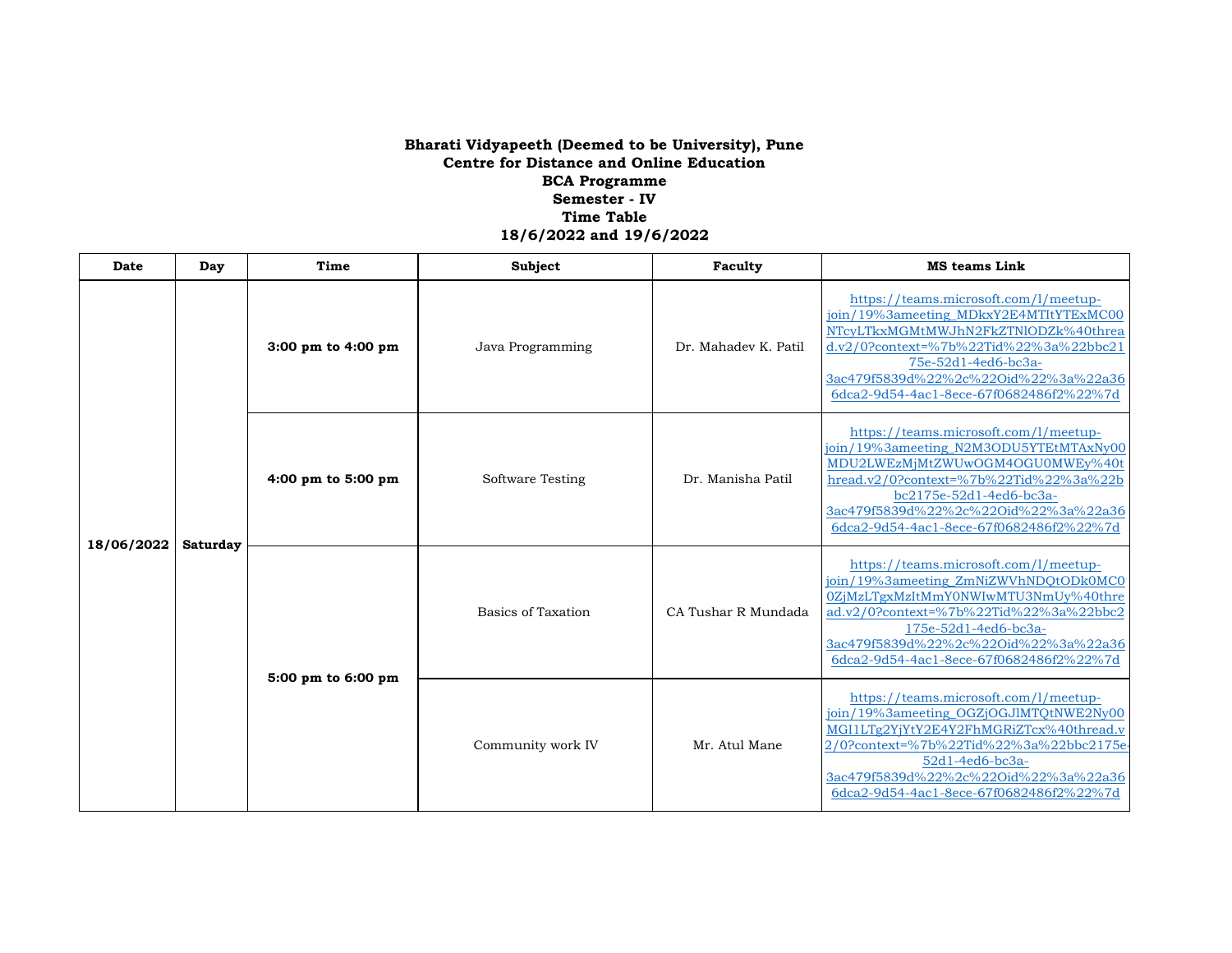| Date                  | Day | Time                 | <b>Subject</b>      | Faculty           | <b>MS teams Link</b>                                                                                                                                                                                                                                                          |
|-----------------------|-----|----------------------|---------------------|-------------------|-------------------------------------------------------------------------------------------------------------------------------------------------------------------------------------------------------------------------------------------------------------------------------|
| 18/06/2022   Saturday |     | 6:00 pm to $7:00$ pm | Operations Research | Dr. Parul Agarwal | https://teams.microsoft.com/l/meetup-<br>join/19%3ameeting_YTEOM2I1NWItY2EwMS00<br>YzczLWJlNTAtMjVjMTU2YmM5YmMy%40thread<br>.v2/0?context=%7b%22Tid%22%3a%22bbc217<br>$5e-52d1-4ed6-bc3a-$<br>3ac479f5839d%22%2c%22Oid%22%3a%22a36<br>6dca2-9d54-4ac1-8ece-67f0682486f2%22%7d |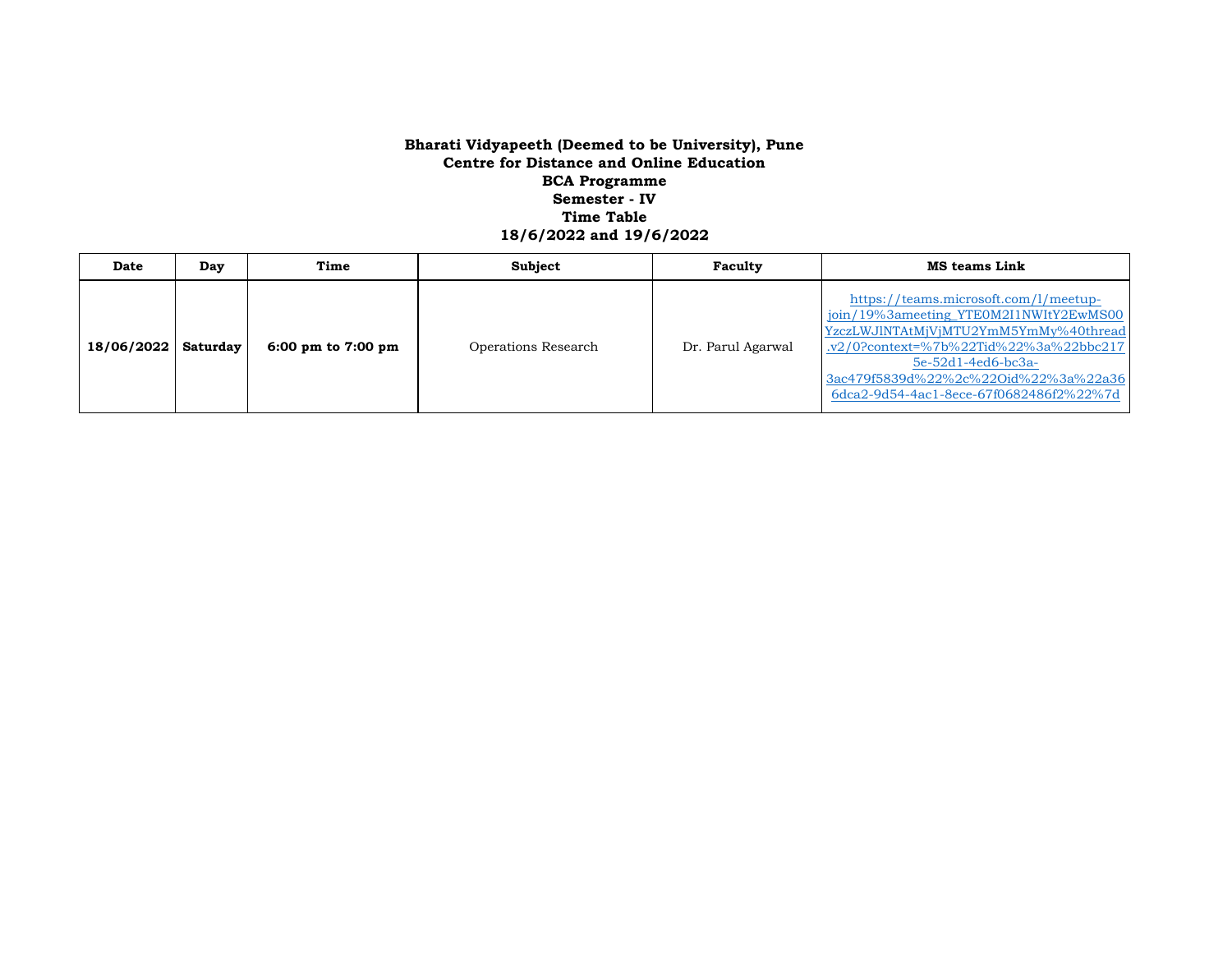| Date       | Day    | Time                   | Subject                      | Faculty              | <b>MS teams Link</b>                                                                                                                                                                                                                                                              |
|------------|--------|------------------------|------------------------------|----------------------|-----------------------------------------------------------------------------------------------------------------------------------------------------------------------------------------------------------------------------------------------------------------------------------|
| 19/06/2022 | Sunday | 9:00 am to 10:00 am    | Lab on Java Programming      | Dr. Mahadev K. Patil | https://teams.microsoft.com/l/meetup-<br>join/19%3ameeting_NWVlMzdmNzctMDc1YS00<br>YmIzLWFiZmUtYTM0MDI3MWRiZWUx%40threa<br>d.v2/0?context=%7b%22Tid%22%3a%22bbc21<br>75e-52d1-4ed6-bc3a-<br>3ac479f5839d%22%2c%22Oid%22%3a%22a36<br>6dca2-9d54-4ac1-8ece-67f0682486f2%22%7d       |
|            |        | 10:00 am to $11:00$ am | Entrepreneurship Development | Dr. Deepali M. Gala  | https://teams.microsoft.com/l/meetup-<br>join/19%3ameeting_OTUxODExYTMtYThiMi00N<br>zFjLWIxMDUtYWY5MjA1NzE2NWYy%40thread.v<br>2/0?context=%7b%22Tid%22%3a%22bbc2175e<br>$52d1 - 4ed6 - bc3a -$<br>3ac479f5839d%22%2c%22Oid%22%3a%22a36<br>6dca2-9d54-4ac1-8ece-67f0682486f2%22%7d |
|            |        | 11:00 am to 12:00 pm   | <b>Computer Networks</b>     | Dr. Milind Godase    | https://teams.microsoft.com/l/meetup-<br>join/19%3ameeting_ZGYyM2E1NzktYjljNi00MT<br>OOLThiOTctMjO4NjIyODM5MGZj%40thread.v2<br>0?context=%7b%22Tid%22%3a%22bbc2175e-<br>$52d1 - 4ed6 - bc3a -$<br>3ac479f5839d%22%2c%22Oid%22%3a%22a36<br>6dca2-9d54-4ac1-8ece-67f0682486f2%22%7d |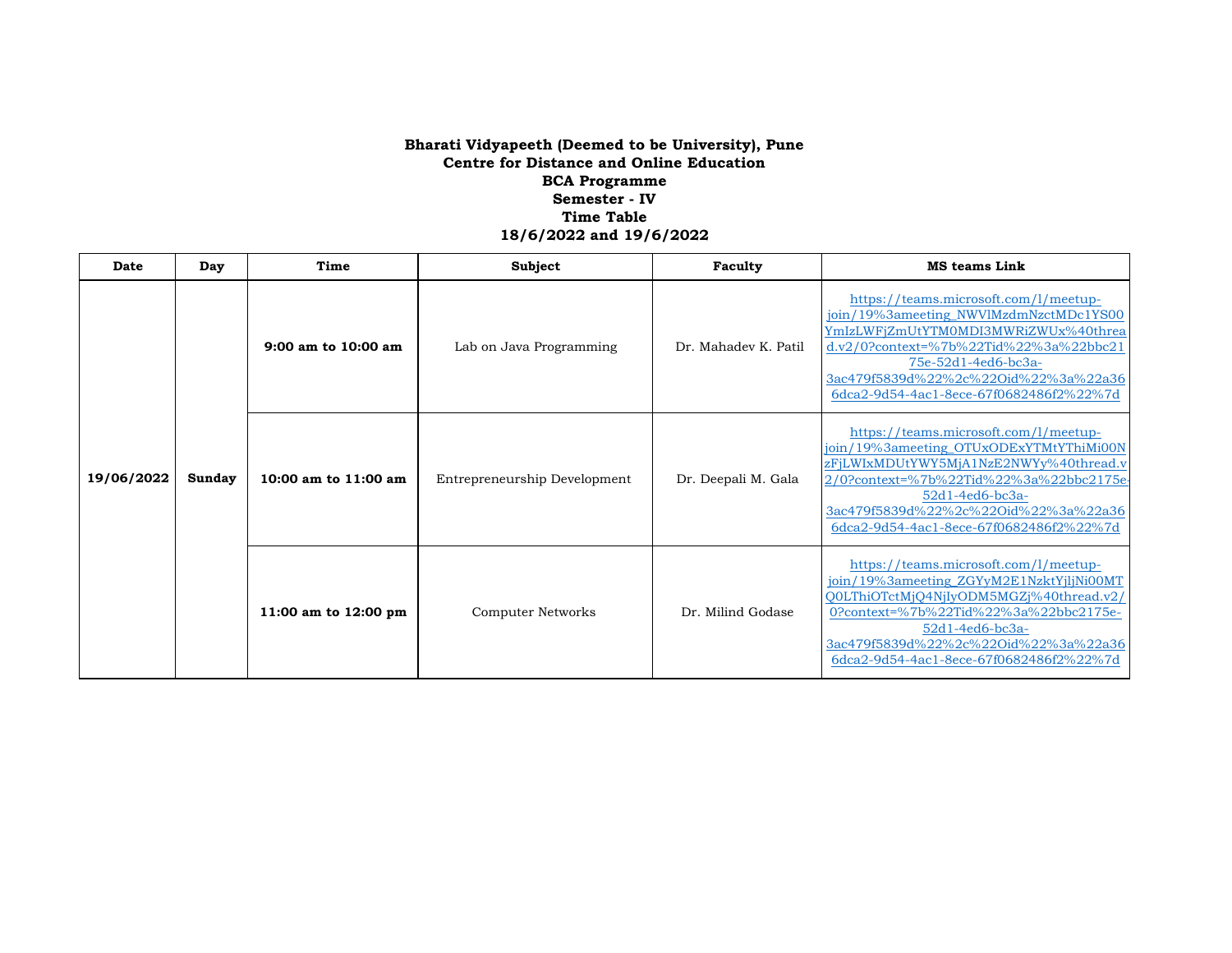| Date       | Day      | Time                                   | Subject                                          | Faculty             | <b>MS</b> teams Link                                                                                                                                                                                                                                                               |
|------------|----------|----------------------------------------|--------------------------------------------------|---------------------|------------------------------------------------------------------------------------------------------------------------------------------------------------------------------------------------------------------------------------------------------------------------------------|
| 18/06/2022 | Saturday | $3:00 \text{ pm}$ to $4:00 \text{ pm}$ | Lab on Internet Technology and C#<br>Programming | Dr. Bhaskar Patil   | https://teams.microsoft.com/l/meetup-<br>join/19%3ameeting_YTc3NjkxODYtOGNiNC00O<br>GI3LTIIOTYtMDBkY2UyMTO1MDky%40thread.v<br>2/0?context=%7b%22Tid%22%3a%22bbc2175e-<br>$52d1 - 4ed6 - bc3a -$<br>3ac479f5839d%22%2c%22Oid%22%3a%22a36<br>6dca2-9d54-4ac1-8ece-67f0682486f2%22%7d |
|            |          | 4:00 pm to 5:00 pm                     | Graph Theory                                     | Dr Sheetal Deshmukh | https://teams.microsoft.com/l/meetup-<br>join/19%3ameeting_YWFmZWYzNTMtZGYxNC0<br>0NDlmLWE3NGYtNWU3MDJmNzJiZmVl%40thr<br>ead.v2/0?context=%7b%22Tid%22%3a%22bbc<br>2175e-52d1-4ed6-bc3a-<br>3ac479f5839d%22%2c%22Oid%22%3a%22a36<br>6dca2-9d54-4ac1-8ece-67f0682486f2%22%7d        |
|            |          | 5:00 pm to 6:00 pm                     | C# Programming                                   | Dr. Rupali Pawar    | https://teams.microsoft.com/l/meetup-<br>join/19%3ameeting_MDQ2MDAxNDItMDViYi00<br>YzMyLWE1OWUtNjZiZGU0MDBjNmYy%40threa<br>d.v2/0?context=%7b%22Tid%22%3a%22bbc21<br>75e-52d1-4ed6-bc3a-<br>3ac479f5839d%22%2c%22Oid%22%3a%22a36<br>6dca2-9d54-4ac1-8ece-67f0682486f2%22%7d        |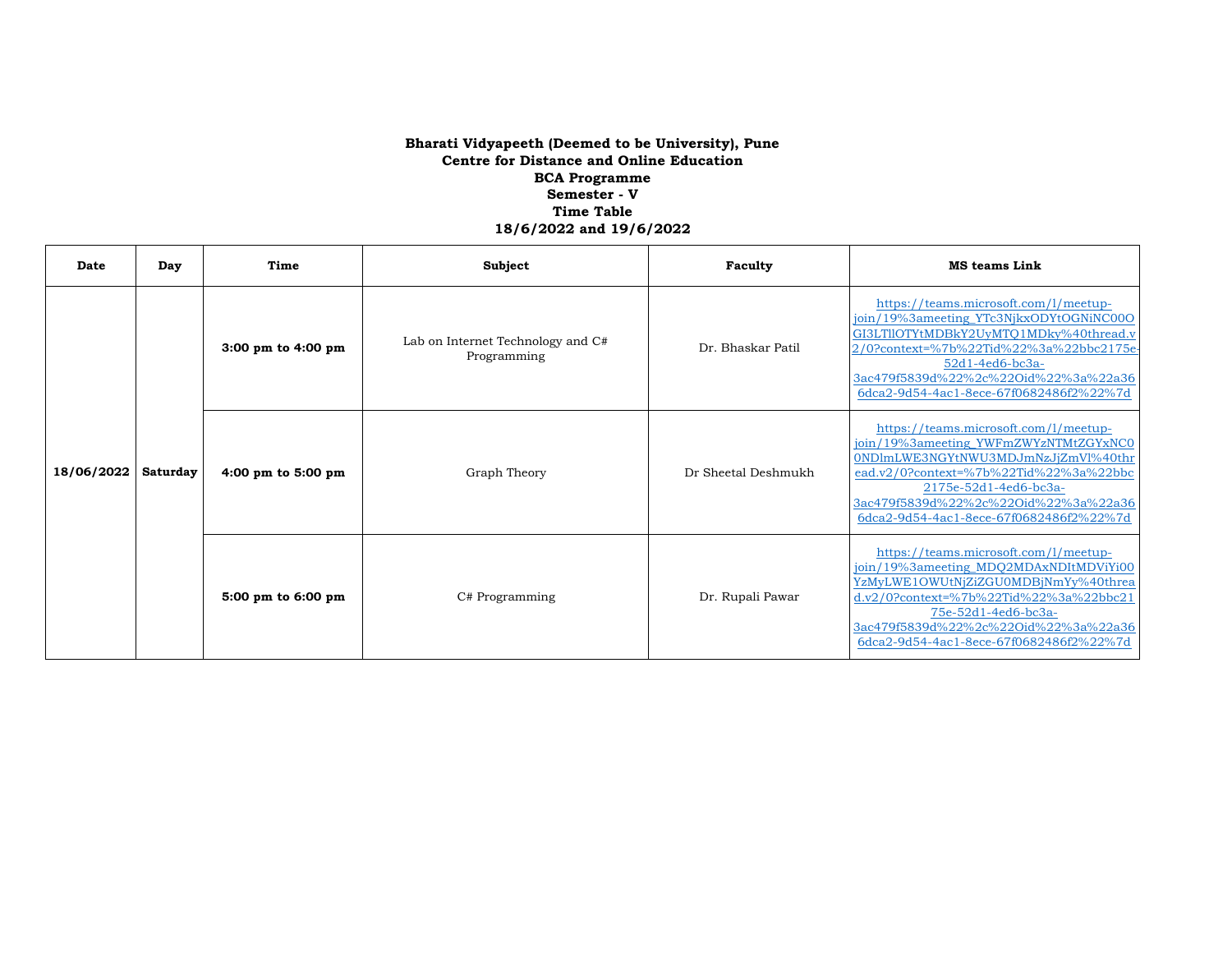| Date       | Day    | Time                    | Subject                              | Faculty                    | <b>MS</b> teams Link                                                                                                                                                                                                                                                        |
|------------|--------|-------------------------|--------------------------------------|----------------------------|-----------------------------------------------------------------------------------------------------------------------------------------------------------------------------------------------------------------------------------------------------------------------------|
| 19/06/2022 |        | $9:00$ am to $10:00$ am | Social Media Management              | Dr. Priyalaxmi Gurumayum   | https://teams.microsoft.com/l/meetup-<br>join/19%3ameeting_NzQ0MTlkMDktODU5Yi00<br>OWNhLWJiMGMtNTJiNzc5MDNmNWU1%40thre<br>ad.v2/0?context=%7b%22Tid%22%3a%22bbc2<br>175e-52d1-4ed6-bc3a-<br>3ac479f5839d%22%2c%22Oid%22%3a%22a36<br>6dca2-9d54-4ac1-8ece-67f0682486f2%22%7d |
|            | Sunday |                         | Event Management                     | Dr. Sagar Mohite           | https://teams.microsoft.com/l/meetup-<br>ioin/19%3ameeting M2E1YmRlMGYtNGIvNC00<br>Nzg3LWFmNWUtNTY1MTgwNjczNzg5%40thread<br>.v2/0?context=%7b%22Tid%22%3a%22bbc217<br>5e-52d1-4ed6-bc3a-<br>3ac479f5839d%22%2c%22Oid%22%3a%22a36<br>6dca2-9d54-4ac1-8ece-67f0682486f2%22%7d |
|            |        | 11:00 am to 12:00 pm    | <b>Information Security Concepts</b> | Dr. Shubhangi Bhatambrekar | https://teams.microsoft.com/l/meetup-<br>join/19%3ameeting_MGMxMmE2MmUtY2ZlZi0<br>0ZmE1LWEwZWItMzIwYmUxOGQzNjQw%40thr<br>ead.v2/0?context=%7b%22Tid%22%3a%22bbc<br>2175e-52d1-4ed6-bc3a-<br>3ac479f5839d%22%2c%22Oid%22%3a%22a36<br>6dca2-9d54-4ac1-8ece-67f0682486f2%22%7d |
|            |        |                         | Introduction to Big Data             | Dr. Bharati Kawade         | https://teams.microsoft.com/l/meetup-<br>join/19%3ameeting NGNjNTI4NzItMTNmMC00Z<br>DM3LTkvMiOtZWU0NzJiMzE5MTUz%40thread.<br>v2/0?context=%7b%22Tid%22%3a%22bbc2175<br>e-52d1-4ed6-bc3a-<br>3ac479f5839d%22%2c%22Oid%22%3a%22a36<br>6dca2-9d54-4ac1-8ece-67f0682486f2%22%7d |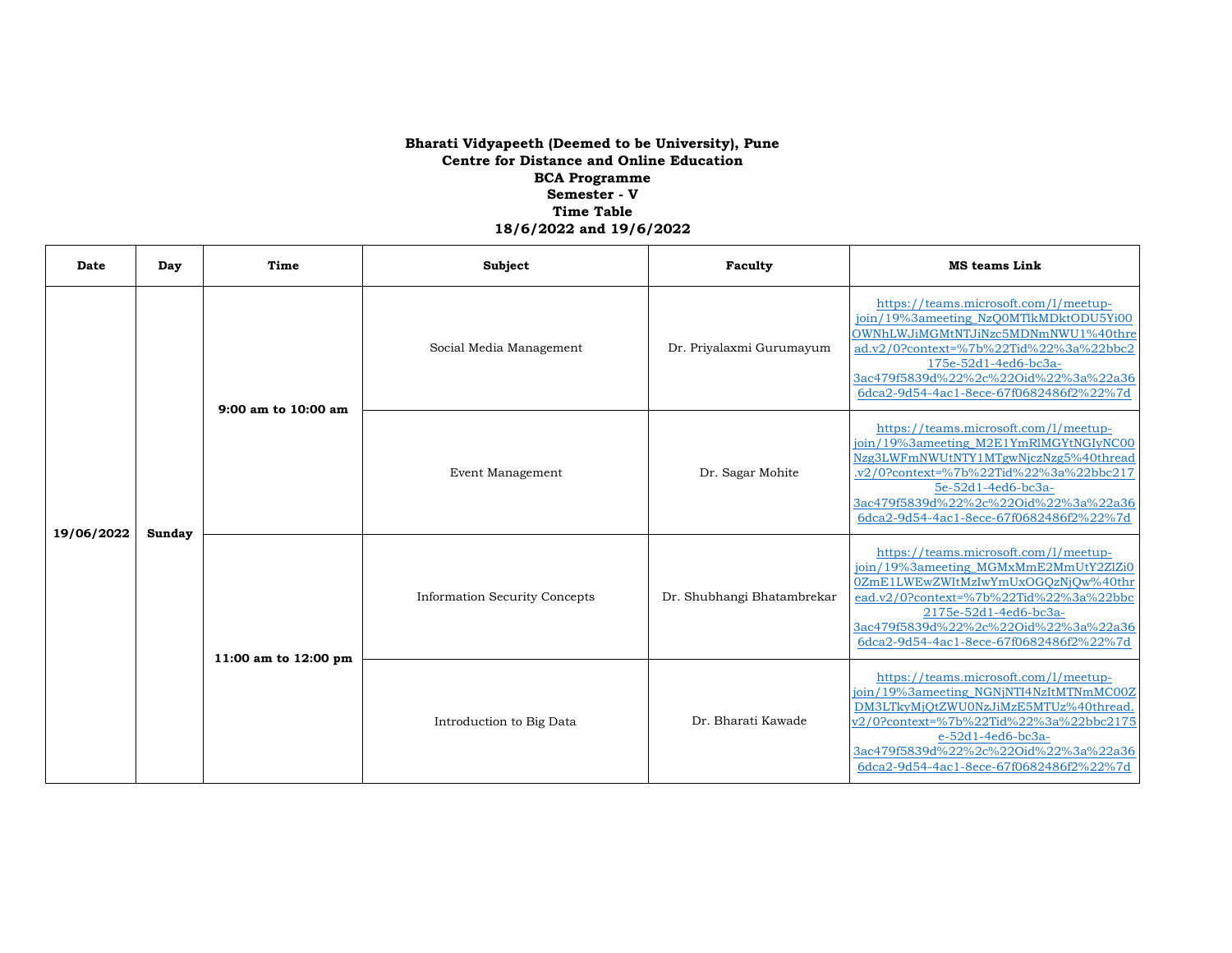| Date       | Day    | Time                           | Subject    | Faculty          | <b>MS teams Link</b>                                                                                                                                                                                                                                                          |
|------------|--------|--------------------------------|------------|------------------|-------------------------------------------------------------------------------------------------------------------------------------------------------------------------------------------------------------------------------------------------------------------------------|
| 19/06/2022 | Sundav | 11:00 am to $12:00 \text{ pm}$ | E-Commerce | Mr. Ninad Thorat | https://teams.microsoft.com/l/meetup-<br>join/19%3ameeting_MzFhMjVhNzctMTRiZi00M<br>GVmLWE0NjEtYTc3MjA1ZDQwZDE3%40thread<br>.v2/0?context=%7b%22Tid%22%3a%22bbc217<br>$5e-52d1-4ed6-bc3a-$<br>3ac479f5839d%22%2c%22Oid%22%3a%22a36<br>6dca2-9d54-4ac1-8ece-67f0682486f2%22%7d |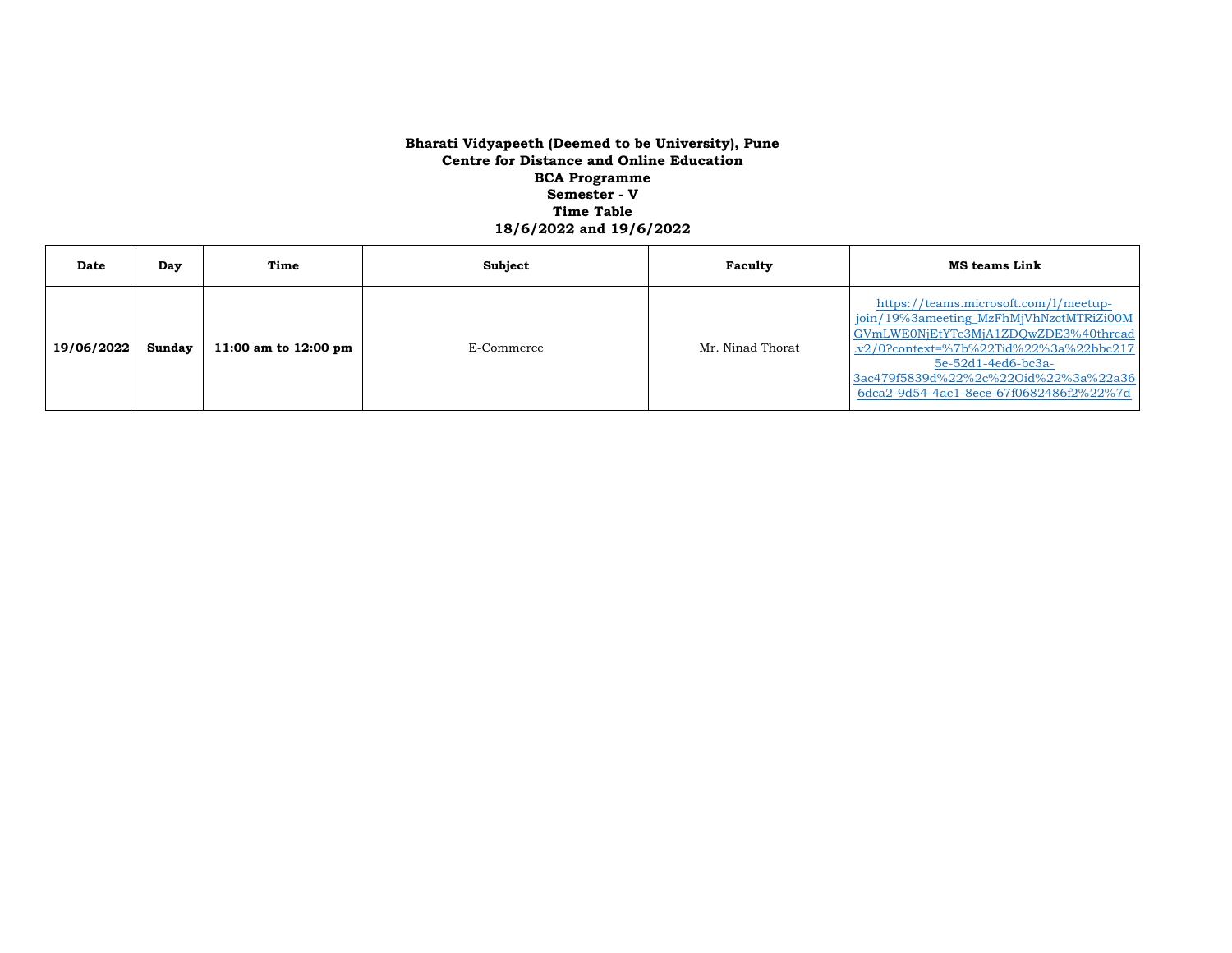| Date      | Day      | Time               | Subject                          | Faculty               | <b>MS teams Link</b>                                                                                                                                                                                                                                                           |
|-----------|----------|--------------------|----------------------------------|-----------------------|--------------------------------------------------------------------------------------------------------------------------------------------------------------------------------------------------------------------------------------------------------------------------------|
| 18/6/2022 | Saturday | 3:00 pm to 4:00 pm | Data warehousing and Data Mining | Dr. P. P. Jamsandekar | https://teams.microsoft.com/l/meetup-<br>join/19%3ameeting_MjdkOGZmNmMtZjdkNC0<br>0Y2ZlLWJhZjctZTcyNzYwZTY2NzY4%40thread.v<br>2/0?context=%7b%22Tid%22%3a%22bbc2175<br>e-52d1-4ed6-bc3a-<br>3ac479f5839d%22%2c%22Oid%22%3a%22a3<br>66dca2-9d54-4ac1-8ece-67f0682486f2%22%7d    |
|           |          | 4:00 pm to 5:00 pm | Business Analytics               | Dr. Anjali Gaikwad    | https://teams.microsoft.com/l/meetup-<br>join/19%3ameeting_NmQwNWE4YzQtMmRlZi0<br>0NmE3LTgyM2YtM2FiZjk1YWU4M2Vi%40threa<br>$d.v2/0$ ?context=%7b%22Tid%22%3a%22bbc21<br>75e-52d1-4ed6-bc3a-<br>3ac479f5839d%22%2c%22Oid%22%3a%22a3<br>66dca2-9d54-4ac1-8ece-67f0682486f2%22%7d |
|           |          | 5:00 pm to 6:00 pm | Lab on Web programming           | Dr. Ayesha Mujawar    | https://teams.microsoft.com/l/meetup-<br>join/19%3ameeting_ZmM1Nzg5ZjQtYTRlMy00Z<br>TFILTg1NDAtZTAxNDY3NGJkNGU3%40thread.<br>v2/0?context=%7b%22Tid%22%3a%22bbc217<br>5e-52d1-4ed6-bc3a-<br>3ac479f5839d%22%2c%22Oid%22%3a%22a3<br>66dca2-9d54-4ac1-8ece-67f0682486f2%22%7d    |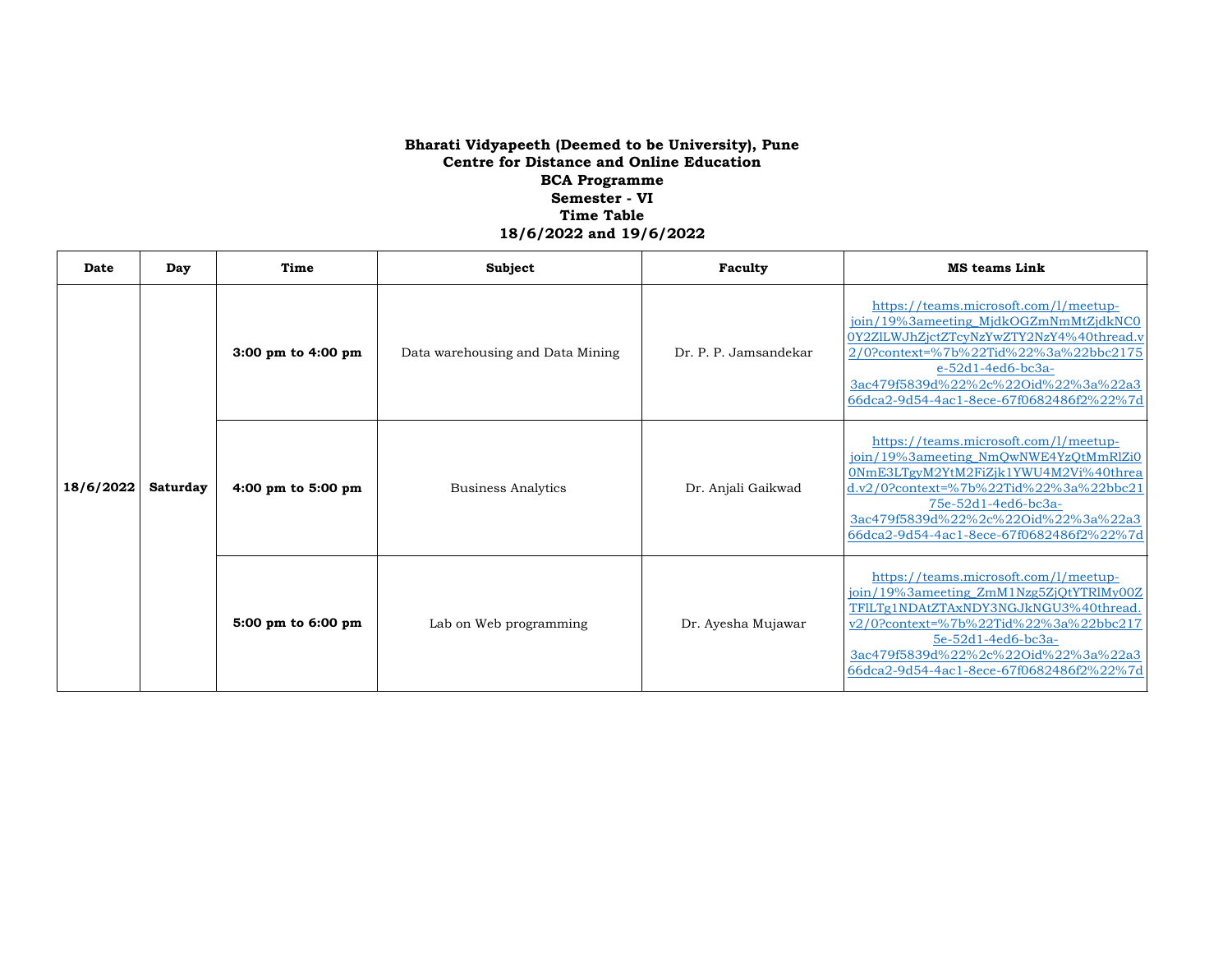| Date      | Day             | Time               | Subject                             | Faculty               | <b>MS</b> teams Link                                                                                                                                                                                                                                                        |
|-----------|-----------------|--------------------|-------------------------------------|-----------------------|-----------------------------------------------------------------------------------------------------------------------------------------------------------------------------------------------------------------------------------------------------------------------------|
| 18/6/2022 | <b>Saturday</b> | 6:00 pm to 7:00 pm | Information Security Administration | Ms. Deepali Bhoskar   | https://teams.microsoft.com/l/meetup-<br>join/19%3ameeting_ZTI0ZTgzMjAtZDY1MS00N<br>2Y2LWJkYjYtOTM4MDkxOTcvZmE3%40thread.<br>v2/0?context=%7b%22Tid%22%3a%22bbc217<br>5e-52d1-4ed6-bc3a-<br>3ac479f5839d%22%2c%22Oid%22%3a%22a3<br>66dca2-9d54-4ac1-8ece-67f0682486f2%22%7d |
|           |                 |                    | Knowledge Management                | Dr. Prashant P. Patil | https://teams.microsoft.com/l/meetup-<br>join/19%3ameeting_YTg3Y2M2NTUtZmU2OC00<br>NWQ4LWJmMGQtNjA2OTc0MmNhZmMz%40th<br>read.v2/0?context=%7b%22Tid%22%3a%22bb<br>c2175e-52d1-4ed6-bc3a-<br>3ac479f5839d%22%2c%22Oid%22%3a%22a3<br>66dca2-9d54-4ac1-8ece-67f0682486f2%22%7d |
|           |                 |                    | <b>HADOOP</b>                       | Mr. Mandar Parale     | https://teams.microsoft.com/l/meetup-<br>join/19%3ameeting_OTJlODk2M2UtZmYxNi00<br>OThmLWFhZGMtNTEwMmIyZmNjNjkw%40thre<br>ad.v2/0?context=%7b%22Tid%22%3a%22bbc2<br>175e-52d1-4ed6-bc3a-<br>3ac479f5839d%22%2c%22Oid%22%3a%22a3<br>66dca2-9d54-4ac1-8ece-67f0682486f2%22%7d |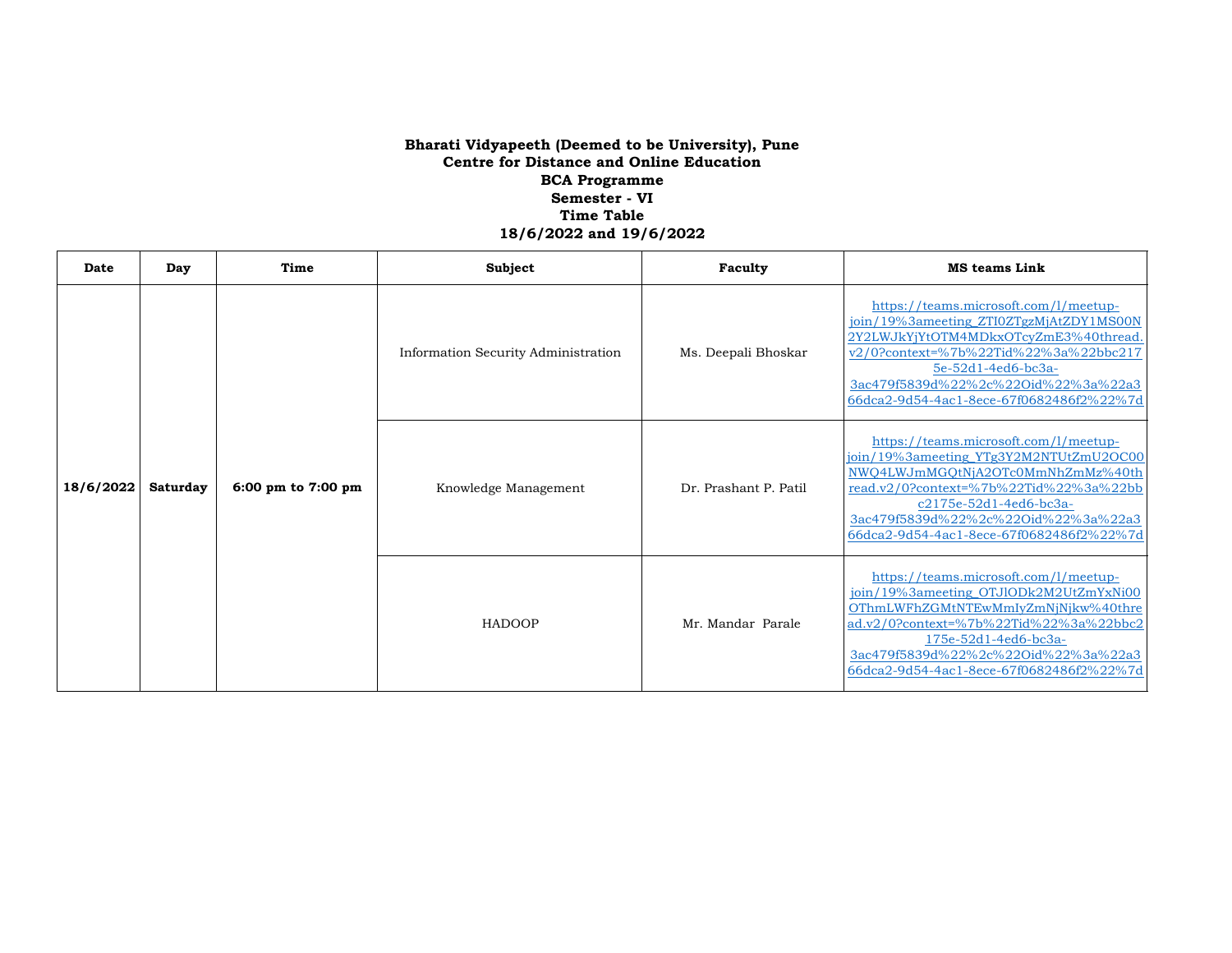| Date      | Day    | Time                    | Subject                     | Faculty             | <b>MS teams Link</b>                                                                                                                                                                                                                                                             |
|-----------|--------|-------------------------|-----------------------------|---------------------|----------------------------------------------------------------------------------------------------------------------------------------------------------------------------------------------------------------------------------------------------------------------------------|
| 19/6/2022 | Sunday | $9:00$ am to $10:00$ am | Software Project Management | Mr. Nirpesh Nirp    | https://teams.microsoft.com/l/meetup-<br>join/19%3ameeting_MDY2YThlMjQtM2MyZC00<br>M2NhLTllNjEtYTFlNGY3MWRmNzUw%40thread<br>.v2/0?context=%7b%22Tid%22%3a%22bbc217<br>$5e-52d1-4ed6-bc3a-$<br>3ac479f5839d%22%2c%22Oid%22%3a%22a3<br>66dca2-9d54-4ac1-8ece-67f0682486f2%22%7d    |
|           |        | 10:00 am to 11:00 am    | Web Programming             | Ms. Deeplai Tamhane | https://teams.microsoft.com/l/meetup-<br>join/19%3ameeting NGEyNjM0N2MtMDJkMi00<br>NmVhLTlmYWYtM2RhNzZjOGY2MThk%40threa<br>$d.v2/0$ ?context=%7b%22Tid%22%3a%22bbc21<br>$75e-52d1-4ed6-bc3a-$<br>3ac479f5839d%22%2c%22Oid%22%3a%22a3<br>66dca2-9d54-4ac1-8ece-67f0682486f2%22%7d |